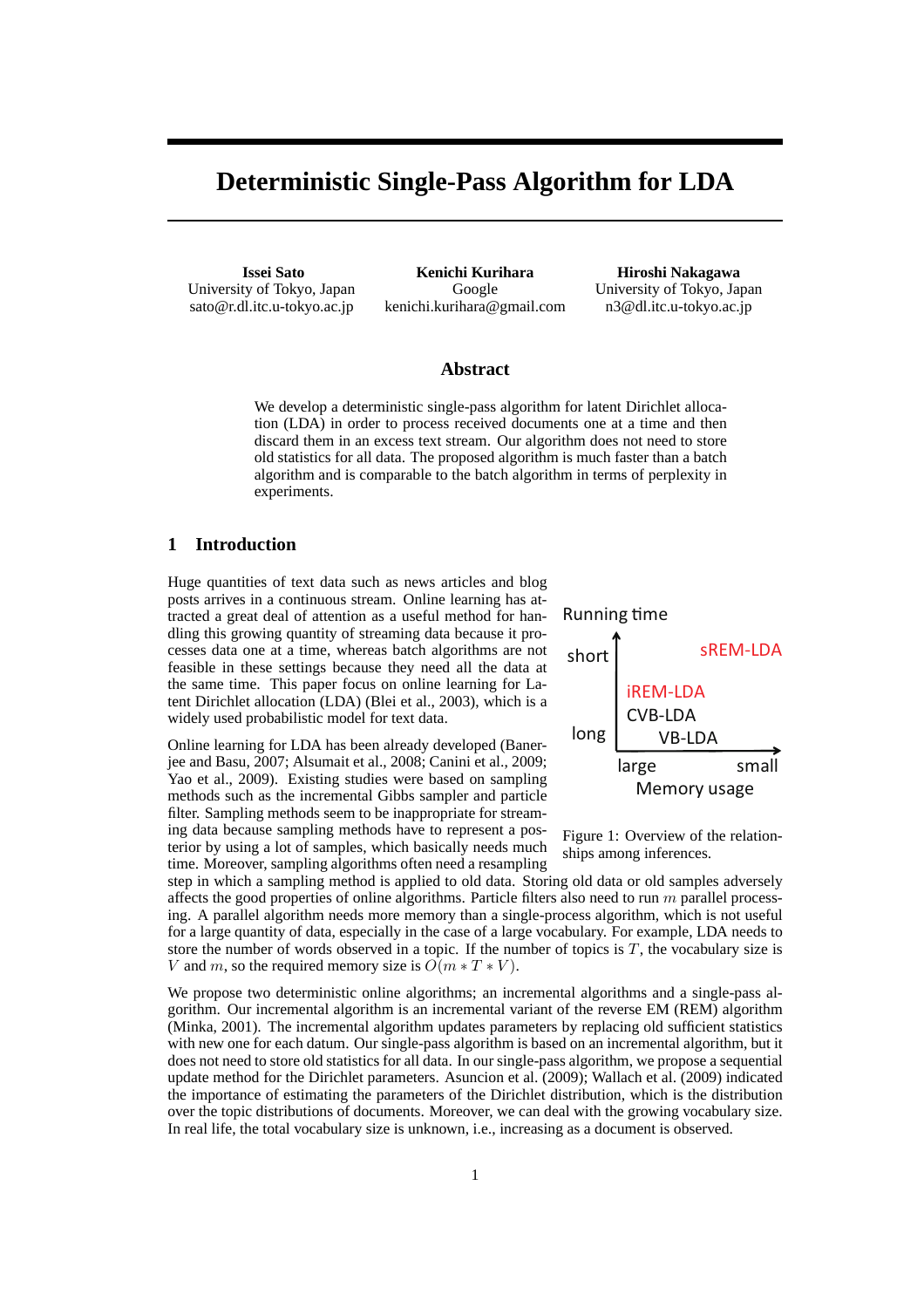In summary, Fig.1 shows the relationships among inferences. VB-LDA is the variational inference for LDA, which is a batch inference; CVB-LDA is the collapsed variational inference for LDA (Teh et al., 2007); iREM-LDA is our incremental algorithm; and sREM-LDA is our single-pass algorithm for LDA.

Sections.2 briefly explains inference algorithms for LDA. Section 3 describes the proposed algorithm for online learning. Section 4 presents the experimental results.

### **2 Overview of Latent Dirichlet Allocation**

This section overviews LDA where documents are represented as random mixtures over latent topics and each topic is characterized by a distribution over words. First, we will define the notations, and then, describe the formulation of LDA. *T* is the number of topics. *M* is the number of documents. *V* is the vocabulary size.  $N_j$  is the number of words in document *j*.  $w_{j,i}$  denotes the *i*-th word in document *j*.  $z_{j,i}$  denotes the latent topic of word  $w_{j,i}$ .  $Multi(\cdot)$  is a multinomial distribution.  $Dir(\cdot)$ is a Dirichlet distribution.  $\theta_j$  denotes a *T*-dimensional probability vector that is the parameters of the multinomial distribution, and represents the topic distribution of document *j*.  $\beta_t$  is a multinomial parameter a *V*-dimensional probability where  $\beta_{t,v}$  specifies the probability of generating word *v* given topic *t*.  $\alpha$  is the *T*-dimensional parameter vector of the Dirichlet distribution over  $\theta_i$  (*j* =  $1, \cdots, M$ ).

LDA assumes the following generative process. For each of the *T* topics *t*, draw  $\beta_t \sim Dir(\beta|\lambda) \propto$  $\prod_{v} \beta_{t,v}^{\lambda-1}$ . For each of the M documents j, draw  $\theta_j \sim Dir(\theta|\alpha)$  where  $Dir(\theta|\alpha) \propto \prod_{v} \theta_t^{\alpha_t-1}$ .

For each of the  $N_j$  words  $w_{j,i}$  in document *j*, draw topic  $z_{j,i} \sim Multi(z|\boldsymbol{\theta}_j)$  and draw word  $w_{j,i} \sim$  $p(w|z_{j,i}, \beta)$  where  $p(w = v|z = t, \beta) = \beta_{t,v}$ .

That is to say, the complete-data likelihood of a document  $w_i$  is given by

$$
p(\boldsymbol{w}_j, \boldsymbol{z}_j, \boldsymbol{\theta}_j | \boldsymbol{\alpha}, \boldsymbol{\beta}) = p(\boldsymbol{\theta}_j | \boldsymbol{\alpha}) \prod_i^{N_j} p(w_{j,i} | z_{j,i}, \boldsymbol{\beta}) p(\boldsymbol{z}_j | \boldsymbol{\theta}_j).
$$
(1)

#### **2.1 Variational Bayes Inference for LDA**

The VB inference for LDA(Blei et al., 2003) introduces a factorized variational posterior  $q(z, \theta, \beta)$ over  $\mathbf{z} = \{z_{j,i}\}, \mathbf{\theta} = \{\mathbf{\theta}_j\}$  and  $\mathbf{\beta} = \{\mathbf{\beta}_t\}$  given by

$$
q(\boldsymbol{z}, \boldsymbol{\theta}, \boldsymbol{\beta}) = \prod_{j,i} q(z_{j,i} | \boldsymbol{\phi}_{j,i}) \prod_j q(\boldsymbol{\theta}_j | \boldsymbol{\gamma}_j) \prod_t q(\boldsymbol{\beta}_t | \boldsymbol{\mu}_t),
$$
 (2)

where  $\phi$  and  $\gamma$  are variational parameters,  $\phi_{j,i,t}$  specifies the probability that the topic of word  $w_{j,k}$ is topic  $t$ , and  $\gamma_j$  and  $\mu_t$  are the parameters of the Dirichlet distributions over  $\theta_j$  and  $\beta_t$ , respectively, i.e.,  $q(\boldsymbol{\theta}_j|\boldsymbol{\gamma}_j) \propto \prod$ *t*  $\theta_{j,t}^{\gamma_{j,t}-1}$  and  $q(\theta_t|\mu_t) \propto \prod$ *v*  $\beta_{t,v}^{\mu_{t,v}-1}$ .

The log-likelihood of documents is lower bounded introducing  $q(z, \theta)$  by

$$
\mathcal{F}[q(\boldsymbol{z},\boldsymbol{\theta},\boldsymbol{\beta})] = \int \sum_{\boldsymbol{z}} q(\boldsymbol{z},\boldsymbol{\theta},\boldsymbol{\beta}) \log \frac{\prod_{j} p(\boldsymbol{w}_{j},\boldsymbol{z}_{j},\boldsymbol{\theta}_{j} | \boldsymbol{\alpha},\boldsymbol{\beta}) \prod_{t} p(\boldsymbol{\beta}_{t} | \boldsymbol{\lambda})}{q(\boldsymbol{z},\boldsymbol{\theta},\boldsymbol{\beta})} d\boldsymbol{\theta}_{j} d\boldsymbol{\beta}.
$$
 (3)

The parameters are updated as

$$
\phi_{j,i,t} \propto \frac{\exp \Psi(\mu_{t,w_{j,i}})}{\exp \Psi(\sum_v \mu_{t,v})} \exp \Psi(\gamma_{j,t})), \ \gamma_{j,t} = \alpha_t + \sum_{i=1}^{N_j} \phi_{j,i,t}, \ \mu_{t,v} = \lambda + \sum_j n_{j,t,v}, \tag{4}
$$

where  $n_{j,t,v} = \sum_i \phi_{j,i,t} \mathbb{I}(w_{j,i} = v)$  and  $\mathbb{I}(\cdot)$  is an indicator function.

We can estimate  $\alpha$  with the fixed point iteration (Minka, 2000; Asuncion et al., 2009) by introducing the gamma prior  $G(\alpha_t|a_0, b_0)$ , i.e.,  $\alpha_t \sim G(\alpha_t|a_0, b_0)$  ( $t = 1, ..., T$ ), as

$$
\alpha_t^{new} = \frac{a_0 - 1 + \sum_j \{\Psi(\alpha_t^{old} + n_{j,t}) - \Psi(\alpha_t^{old})\} \alpha_t^{old}}{b_0 + \sum_j (\Psi(N_j + \alpha_0^{old}) - \Psi(\alpha_0^{old}))},
$$
\n(5)

*N<sup>j</sup>*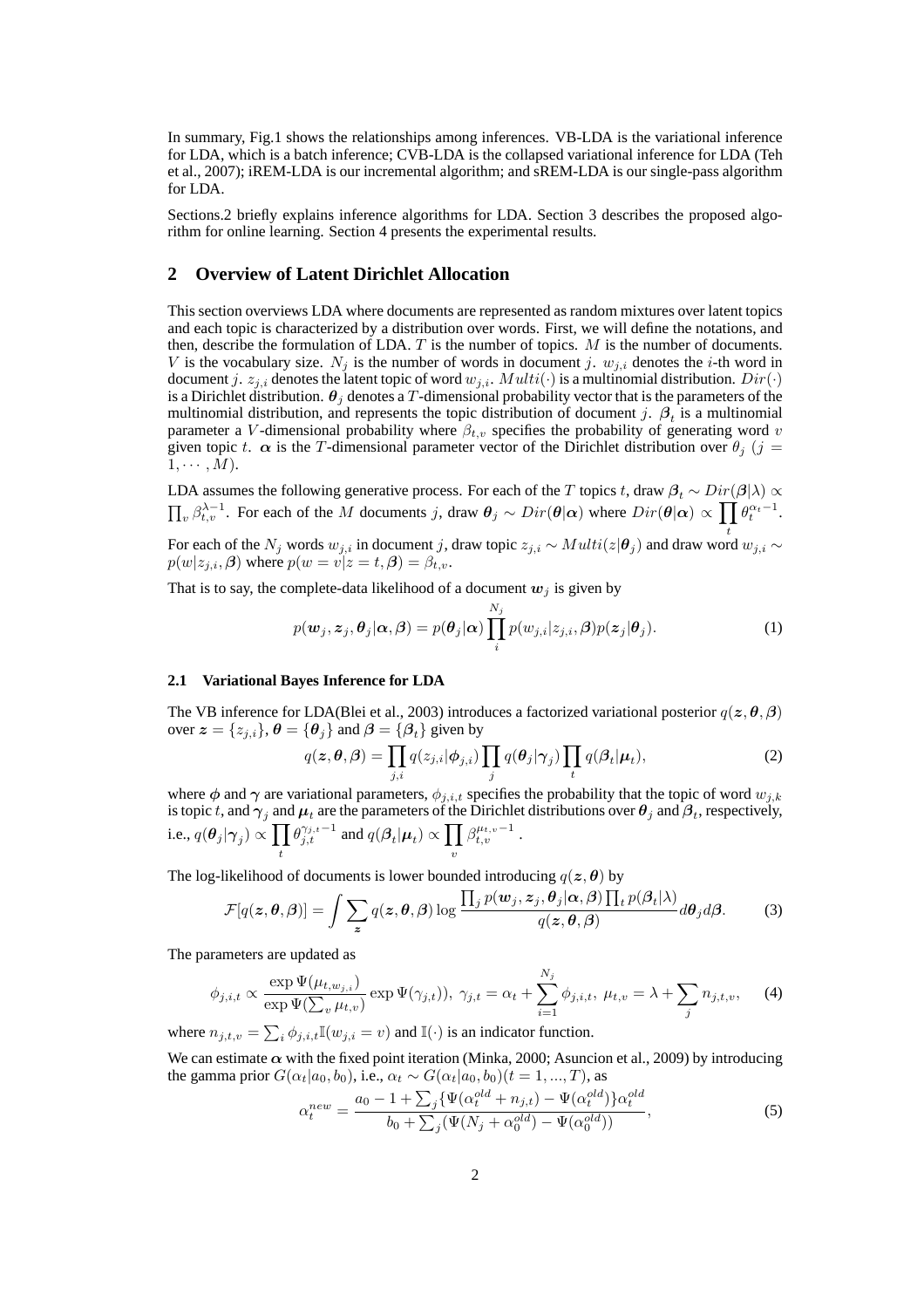| Algorithm 1<br>VB inference for LDA |                                                                                                                                                                                                                                        | Algorithm 2<br>CVB inference for LDA                                                                                                                                                                                                                                                                                                          |
|-------------------------------------|----------------------------------------------------------------------------------------------------------------------------------------------------------------------------------------------------------------------------------------|-----------------------------------------------------------------------------------------------------------------------------------------------------------------------------------------------------------------------------------------------------------------------------------------------------------------------------------------------|
| 2:<br>3:<br>4:<br>5:<br>6:          | 1: for iteration $it = 1, \dots, L$ do<br>for $j = 1, \dots, M$ do<br>for $i = 1, \cdots, N_i$ do<br>Update $\phi_{i,i,t}$ $(t = 1, \cdots, T)$ by<br>Eq. $(4)$<br>end for<br>Update $\gamma_{i,t}$ $(t = 1, \cdots, T)$ by Eq.<br>(4) | 1: for iteration $it = 1, \dots, L$ do<br>for $j = 1, \dots, M$ do<br>2:<br>for $i = 1, \cdots, N_i$ do<br>3:<br>Update $\phi_{i,i,t}$ by Eq. (7)<br>4:<br>Update $n_{i,t}$ replacing $\phi_{i,i,t}^{old}$ with<br>5:<br>$\phi_{i,i,t}^{new}$ .<br>Update $n_{t,w_{j,i}}$ replacing $\phi_{j,i,t}^{old}$<br>6:<br>with $\phi_{i,i,t}^{new}$ . |
| 7:<br>8:<br>9:                      | end for<br>Update $\mu$ by Eq. (4)<br>Update $\alpha$ by Eq. (5)<br>$10:$ end for                                                                                                                                                      | end for<br>7:<br>end for<br>8:<br>9:<br>Update $\alpha$ by Eq. (5)<br>10: end for                                                                                                                                                                                                                                                             |

where  $\alpha_0 = \sum_t \alpha_t$ , and  $a_0$  and  $b_0$  are the parameters for the gamma distribution. Algorithm 1 has the VB inference scheme of LDA.

#### **2.2 Collapsed Variational Bayes Inference for LDA**

Teh et al. (2007) proposed CVB-LDA inspired by collapsed Gibbs sampling and found that the convergence of CVB-LDA is experimentally faster than that of VB-LDA, and CVB-LDA outperformed VB-LDA in terms of perplexity. The CVB-LDA only introduced a variational posterior  $q(z)$  where it marginalized out *θ* and *β* over the priors. The CVB inference optimizes the following lower bound given by

$$
\mathcal{F}_{CVB}[q(\boldsymbol{z})] = \sum_{j=1}^{M} \sum_{\boldsymbol{z}} q(\boldsymbol{z}) \log \frac{p(\boldsymbol{w}_j, \boldsymbol{z}_j | \boldsymbol{\alpha}, \lambda)}{q(\boldsymbol{z})}.
$$
 (6)

The derivation of the update equation for  $q(z)$  is slightly complicated and involves approximations to compute intractable summations. Although Teh et al. (2007) made use of a second-order Taylor expansion as an approximation, Asuncion et al. (2009) shows the usefulness of an approximation using only zero-order information. An update using only zero-order information is given by

$$
\phi_{j,i,t} \propto \frac{\lambda + n_{t,w_{j,i}}^{-j,i}}{V\lambda + \sum_{v} n_{t,v}^{-j,i}} (\alpha_t + n_{j,t}^{-j,i}), \ n_{j,t} = \sum_{i=1}^{N_j} \phi_{j,i,t}, \ n_{t,v} = \sum_{j,i} \phi_{j,i,t} \mathbb{I}(w_{j,i} = v), \tag{7}
$$

where "-j,i" denotes subtracting *ϕj,i,t*. Algorithm 2 provides the CVB inference scheme for LDA.

#### **3 Deterministic Online Algorithm for LDA**

The purpose of this study is to process text data such as news articles and blog posts arriving in a continuous stream by using LDA. We propose a learning algorithm for LDA that can be applied to these semi-infinite and time-series text streams. For these situations, we want to process text one at a time and then discard them. We repeat iterations only for each word within a document. That is, we update parameters from an arriving document and discard the document after doing *l* iterations. Therefore, we do not need to store statistics about discarded documents. First, we derived an incremental algorithm for LDA, and then we extended the incremental algorithm to a single-pass algorithm.

#### **3.1 Incremental Learning**

(Neal and Hinton, 1998) provided a framework of incremental learning for the EM algorithm. In general unsupervised-learning, we estimate sufficient statistics *s<sup>i</sup>* for each data *i*, compute whole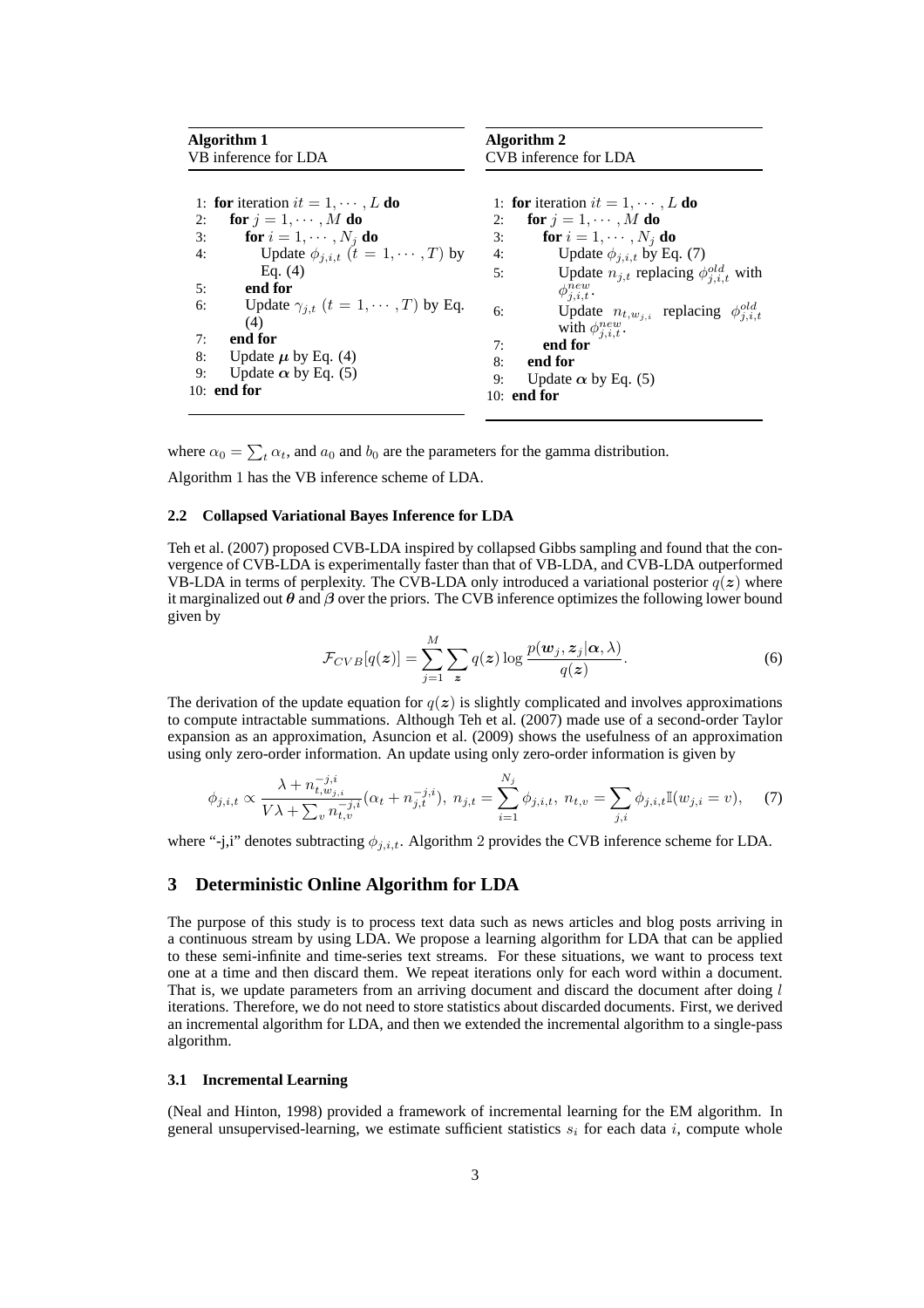sufficient statistics  $\sigma$ (=  $\sum_i s_i$ ) from all data, and update parameters by using  $\sigma$ . In incremental learning, for each data *i*, we estimate  $s_i$ , compute  $\sigma^{(i)}$  from  $s_i$  , and update parameters from  $\sigma^{(i)}$ . It is easy to extend an existing batch algorithm to the incremental learning if whole sufficient statistics or parameters updates are constructed by simply summarizing all data statistics. The incremental algorithm processes data *i* by subtracting old  $s_i^{old}$  and adding new  $s_i^{new}$ , i.e.,  $\sigma^{(i)} = -s_i^{old} + s_i^{new}$ . The incremental algorithm needs to store old statistics  $\{s_i^{old}\}$  for all data. While batch algorithms update parameters sweeping through all data, the incremental algorithm updates parameters for each data one at a time, which results in more parameter updates than batch algorithms. Therefore, the incremental algorithm sometimes converge faster than batch algorithms.

#### **3.2 Incremental Learning for LDA**

Our motivation for devising the incremental algorithm for LDA was to compare CVB-LDA and VB-LDA. Statistics  $\{n_{t,v}\}$  and  $\{n_{j,t}\}$  are updated after each word is updated in CVB-LDA. This update schedule is similar to that of the incremental algorithm. This incremental property seems to be the reason CVB-LDA converges faster than VB-LDA. Moreover, since CVB-LDA optimizes a tighterlower-bound from VB-LDA, CVB-LDA can find better optima. Below, let us consider the incremental algorithm for LDA. We start by optimizing the lower-bound different form VB-LDA by using the reverse EM (REM) algorithm (Minka, 2001) as follows:

$$
p(\boldsymbol{w}_j|\boldsymbol{\alpha},\boldsymbol{\beta}) = \int \prod_{i=1}^{N_j} \sum_{t=1}^T \prod_{v=1}^V (\theta_{j,t} \beta_{t,v})^{\mathbb{I}(w_{j,i}=v)} p(\theta_j|\boldsymbol{\alpha}) d\theta_j = \int \prod_{i=1}^{N_j} \sum_{t=1}^T (\theta_{j,t} \beta_{t,w_{j,i}}) p(\theta_j|\boldsymbol{\alpha}) d\theta_j,
$$
\n(8)

$$
\geq \int \prod_{i=1}^{N_j} \prod_{t=1}^T \left( \frac{\theta_{j,t} \beta_{t,w_{j,i}}}{\phi_{j,i,t}} \right)^{\phi_{j,i,t}} p(\theta_j | \boldsymbol{\alpha}) d\theta_j, \tag{9}
$$

$$
= \prod_{i=1}^{N_j} \prod_{t=1}^T \left( \frac{\beta_{t,w_{j,i}}}{\phi_{j,i,t}} \right)^{\phi_{j,i,t}} \int \prod_{t=1}^T \theta_{j,t}^{\sum_i \phi_{j,i,t}} p(\theta_j | \boldsymbol{\alpha}) d\theta_j.
$$
 (10)

Equation (9) is derived from Jensen's inequality as follows.  $\log \sum_x f(x) = \log \sum_x q(x) \frac{f(x)}{q(x)} \ge$  $\sum_{x} q(x) \log \frac{f(x)}{q(x)} = \log \prod_{x} \left( \frac{f(x)}{q(x)} \right)$  $\frac{f(x)}{q(x)}$  *q*<sup>(*x*)</sup>) where  $\sum_{x} q(x) = 1$ , and so  $\sum_{x} f(x) \ge \prod_{x} \left(\frac{f(x)}{q(x)}\right)$  $\frac{f(x)}{q(x)}$ <sup> $q(x)$ </sup>.

Therefore, the lower bound for the log-likelihood is given by

$$
\hat{\mathcal{F}}[q(\boldsymbol{z})] = \sum_{j,i,t} \phi_{j,i,t} \log \frac{\beta_{t,w_{j,i}}}{\phi_{j,i,t}} + \sum_j \log \left( \frac{\Gamma(\sum_t \alpha_t)}{\Gamma(N_j + \sum_t \alpha_t)} \prod_t \frac{\Gamma(\alpha_t + \sum_i \phi_{j,i,t})}{\Gamma(\alpha_t)} \right). \tag{11}
$$

The maximum of  $\hat{\mathcal{F}}[q(z)]$  with respect to  $q(z_{i,i} = t) = \phi_{j,i,t}$  and  $\beta$  is given by

$$
\phi_{j,i,t} \propto \beta_{t,w_{j,i}} \exp{\{\Psi(\alpha_t + \sum_i \phi_{j,i,t})\}}, \ \beta_{tv} \propto \lambda + \sum_j n_{j,t,v}, \tag{12}
$$

The updates of  $\alpha$  are the same as Eq.(5). Note that we use the maximum a posteriori estiamtion for *β*, however, we do not use  $\lambda - 1$  to avoid  $\lambda - 1 + \sum_j n_{j,t,v}$  taking a negative value.

The lower bound  $\mathcal{F}[q(z)]$  introduces only  $q(z)$  like CVB-LDA. Equation (12) incrementally updates the topic distribution of a document for each word as in CVB-LDA because we do not need  $\gamma_{i,i}$  in Eq.(12) due to marginalizing out of  $\theta_i$ . Equation (12) is a fixed point update, whereas CVB-LDA can be interpreted as a coordinate ascent algorithm.  $\alpha$  and  $\beta$  are updated from the entire document. That is, when we compare this algorithm with VB-LDA, it looks like a hybrid variant of a batch updates for  $\alpha$  and  $\beta$ , and incremental updates for  $\gamma_j$ ,

Here, we consider an incremental update for *β* to be analogous to CVBLDA, in which *β* is updated for each word. Note that in the LDA setup, each independent identically distributed data point is a document not a word. Therefore, we incrementally estimate *β* for each document by swapping statistics  $n_{j,t,v} = \sum_{i}^{N_j} \phi_{j,i,t} \mathbb{I}(w_{j,i} = v)$  which is the number of word *v* generated from topic *t* in document *j*. Algorithm 3 shows our incremental algorithm for LDA. This algorithm incrementally optimizes the lower bound in Eq.(11).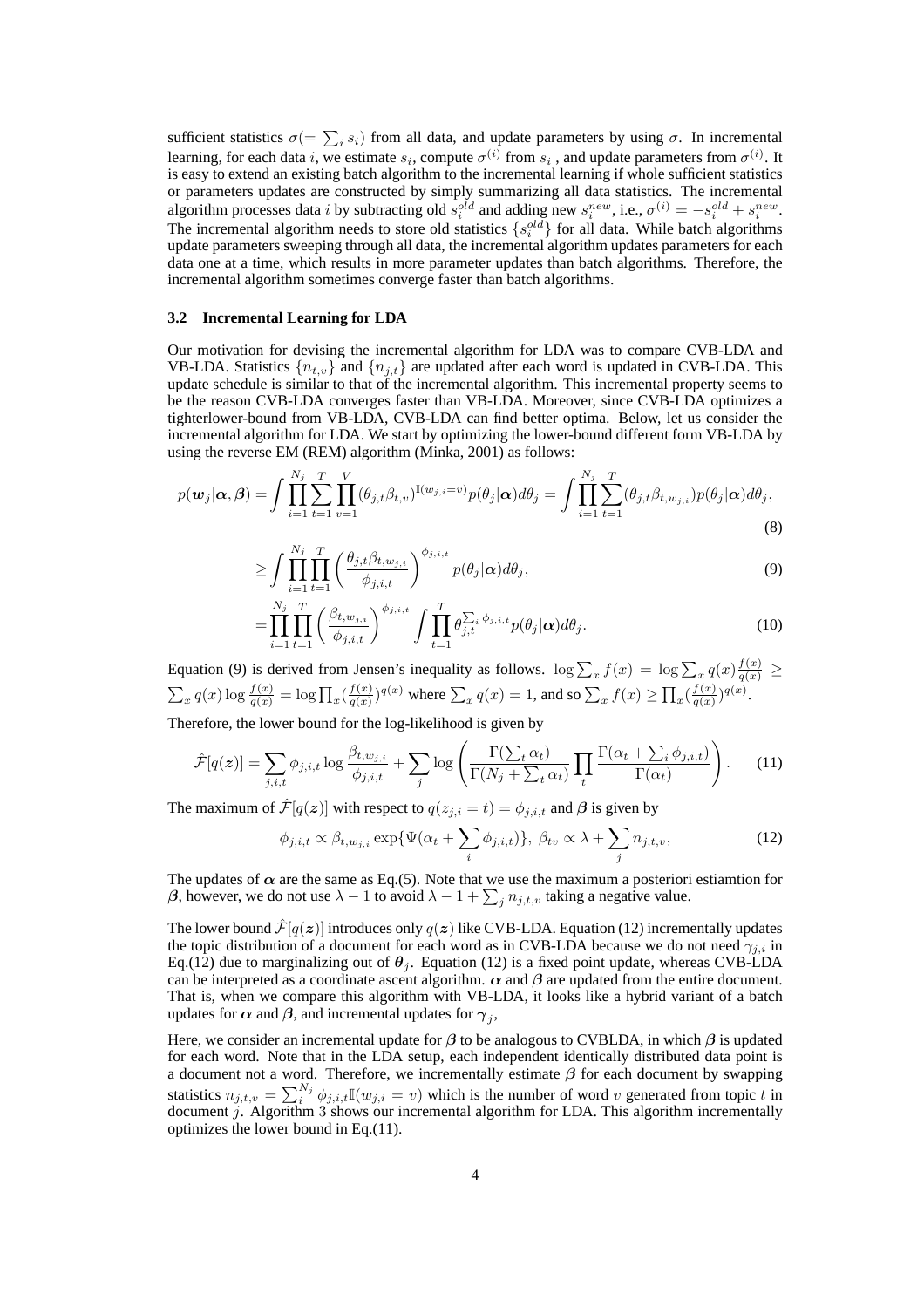| Algorithm 3                                                        | Algorithm 4                                                       |
|--------------------------------------------------------------------|-------------------------------------------------------------------|
| Incremental algorithm for LDA                                      | Single-pass algorithm for LDA                                     |
| 1: for iteration $it = 1, \dots, L$ do                             | 1: for $j = 1, \cdots, M$ do                                      |
| for $j = 1, \dots, M$ do<br>2:                                     | <b>for</b> iteration $it = 1, \dots, l$ <b>do</b><br>2:           |
| for $i = 1, \dots, N_i$ do<br>3:                                   | <b>for</b> $i = 1, , N_i$ <b>do</b><br>3:                         |
| Update $\phi_{i,i,t}$ by Eq. (12)<br>4:                            | Update $\phi_{i,i,t}$ by Eq. (13).<br>4:                          |
| end for<br>5:                                                      | end for<br>5:                                                     |
| Replace $n_{j,t,v}^{old}$ with $n_{j,t,v}^{new}$ for $v \in$<br>6: | 6: Update $\beta^{(j)}$ by Eq.(13).                               |
| ${w_{i,i}}_{i=1}^{N_j}$ in $\beta$ of Eq. (12).                    | Update $\alpha^{(j)}$ by Eq.(17).<br>7:                           |
| end for<br>7:                                                      | 8:<br>end for                                                     |
| Update $\alpha$ by Eq. (5)<br>8:                                   | Update $\lambda^{(j)}$ by Eq.(14).<br>9:                          |
| $9:$ end for                                                       | Update $\tilde{a}^{(j)}$ and $\tilde{b}^{(j)}$ by Eq.(17).<br>10: |
|                                                                    | $11:$ end for                                                     |

#### **3.3 Single-Pass Algorithm for LDA**

Our single-pass algorithm for LDA was inspired by the Bayesian formulation, which internally includes a sequential update. The posterior distribution with the contribution from the data point  $x_N$  is separated out so that  $p(\theta|\{x_i\}_{i=1}^N) \propto p(x_N|\theta)p(\theta|\{x_i\}_{i=1}^{N-1})$ , where  $\theta$  denotes a parameter. This indicates that we can use a posterior given an observed datum as a prior for the next datum.. We use parameters learned from observed data as prior parameters for the next data. For example, *β*<sub>*t,v</sub>* in Eq. (12) is represented as  $β$ <sub>*t,v*</sub>  $\propto \{λ + \sum_{j}^{M-1} n_{j,t,v}\} + n_{M,t,v}$ . Here, we can interpret</sub>  $\{\lambda + \sum_{j}^{M-1} n_{j,t,v}\}$  as prior parameter  $\lambda_{t,v}^{(M-1)}$  for the *M*-th document.

Our single-pass algorithm sequentially sets a prior for each arrived document. By using this sequential setting of prior parameters, we present a single-pass algorithm for LDA as shown in Algorithm 4. First, we update parameters from *j*-th arrived document given prior parameters  $\{\lambda_{t,v}^{(j-1)}\}$  for *l* iterations

$$
\phi_{j,i,t} \propto \beta_{t,w_{j,i}}^{(j)} \exp{\{\Psi(\alpha_t^{(j)} + \sum_i \phi_{j,i,t})\}}, \ \beta_{t,v}^{(j)} \propto \lambda_{t,v}^{(j-1)} + \sum_i^{N_j} \phi_{j,i,t} \mathbb{I}(w_{j,i} = v), \tag{13}
$$

where  $\lambda_{t,v}^{(0)} = \lambda$  and  $\alpha_t^{(j)}$  is explained below. Then, we set prior parameters by using statistics from the document for the next document as follows, and finally discard the document.

$$
\lambda_{t,v}^{(j)} = \lambda_{t,v}^{(j-1)} + \sum_{i}^{N_j} \phi_{j,i,t} \mathbb{I}(w_{j,i} = v).
$$
 (14)

Since the updates are repeated within a document, we need to store statistics  $\{\phi_{j,i,t}\}$  for each word in a document, but not for all words in all documents.

In the CVB and iREM algorithms, the Dirichlet parameter,  $\alpha$ , uses batch updates, i.e.,  $\alpha$  is updated by using the entire document once in one iteration. We need an online-update algorithm for *α* to process a streaming text. However, unlike parameter  $\beta_{t,v}$ , the update of *α* in Eq.(5) is not constructed by simply summarizing sufficient statistics of data and a prior. Therefore, we derive a single-pass update for the Dirichlet parameter  $\alpha$  using the following interpretation.

We consider Eq.(5) to be the expectation of  $\alpha_t$  over posterior  $G(\alpha_t|\tilde{a}_t,\tilde{b})$  given documents  $D$  and  $\text{prior } G(\alpha_t|a_0,b_0), \text{ i.e, } \alpha_t^{new} = \mathbb{E}[\alpha_t]_{G(\alpha|\tilde{a}_t,\tilde{b})} = \frac{\tilde{a}_t-1}{\tilde{b}_t}$  $\frac{1}{b}$ , where

$$
\tilde{a}_t = a_0 + \sum_{j}^{M} a_{j,t}, \ \tilde{b} = b_0 + \sum_{j}^{M} b_j,
$$
\n(15)

$$
a_{j,t} = \{\Psi(\alpha_t^{old} + n_{j,t}) - \Psi(\alpha_t^{old})\} \alpha_t^{old}, \ b_j = \Psi(N_j + \alpha_0^{old}) - \Psi(\alpha_0^{old}).
$$
 (16)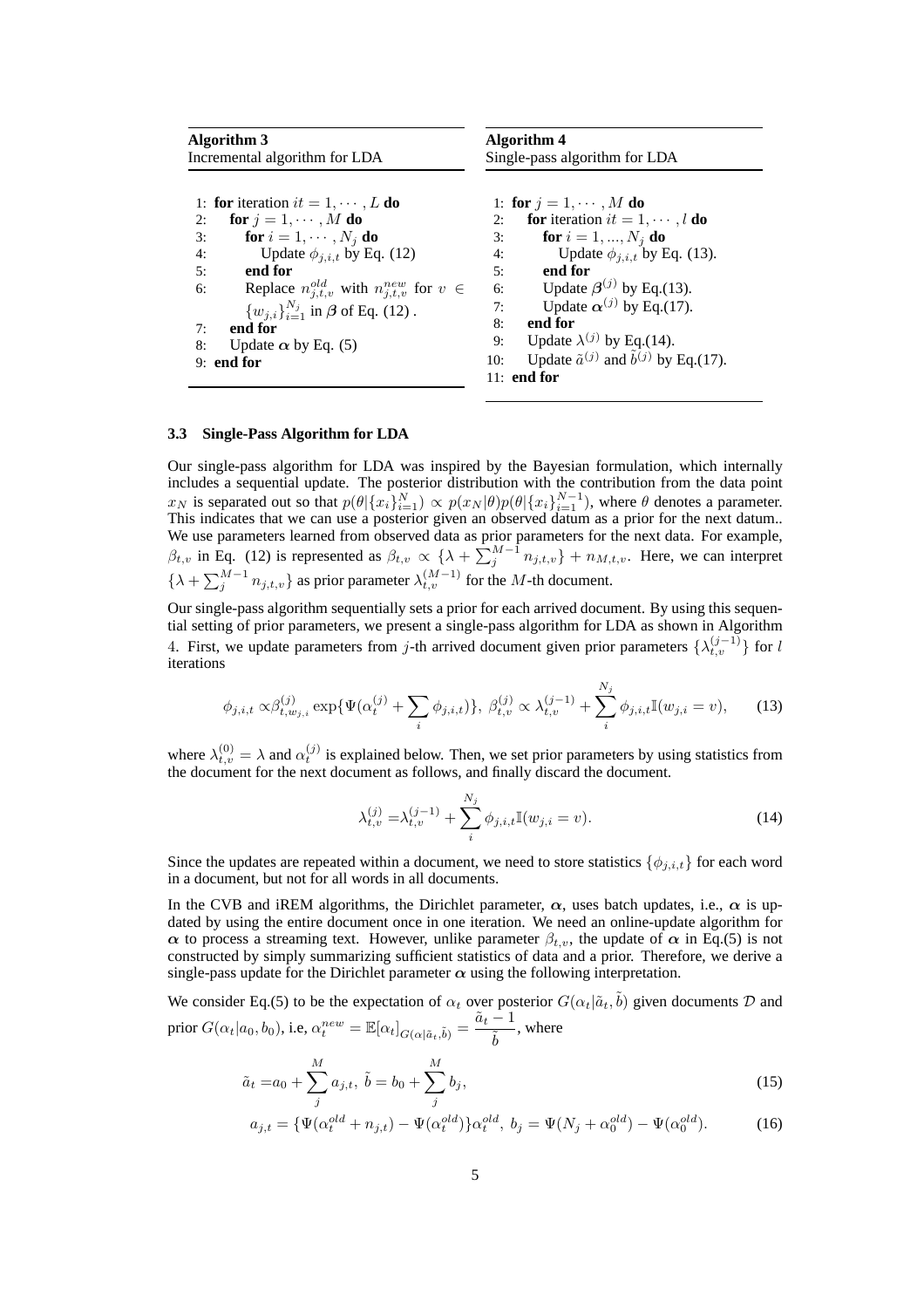We regard  $a_{i,t}$  and  $b_i$  as statistics for each document, which indicates that the parameters that we actually update are  $\tilde{a}_t$  and  $\tilde{b}$  in Eq.(5). These updates are simple summarizations of  $a_{j,t}$  and  $b_j$  and prior parameters  $a_0$  and  $b_0$ . Therefore, we have an update for  $\alpha_t^{(j)}$  after observing document *j* given by

$$
\alpha_t^{(j)} = \mathbb{E}[\alpha_t]_{G(\alpha|\tilde{a}_t^{(j)}, \tilde{b}^{(j)})} = \frac{\tilde{a}_t^{(j)} - 1}{\tilde{b}^{(j)}}, \ \tilde{a}_t^{(j)} = \tilde{a}_t^{(j-1)} + a_{j,t}, \ \tilde{b}^{(j)} = \tilde{b}^{(j-1)} + b_j,\tag{17}
$$

$$
a_{j,t} = \{\Psi(\alpha_t^{(j-1)} + n_{j,t}) - \Psi(\alpha_t^{(j-1)})\}\alpha_t^{(j-1)}, \ b_j = \Psi(N_j + \alpha_0^{(j-1)}) - \Psi(\alpha_0^{(j-1)}), \tag{18}
$$

where  $\tilde{a}_t^{(0)} = a_0$  and  $\tilde{b}^{(0)} = b_0$ .  $\tilde{a}_t^{(j-1)}$  and  $\tilde{b}^{(j-1)}$  are used as prior paramters for the next *j*-th documents.

#### **3.4 Analysis**

This section analyze the proposed updates for parameters  $\alpha$  and  $\beta$  in the previous section.

We eventually update parameters  $\alpha^{(j)}$  and  $\beta^{(j)}$  given document *j* as

$$
\alpha_t^{(j)} = \frac{a_0 - 1 + \sum_d^{j-1} a_{d,t} + a_{j,t}}{b_0 + \sum_d^{j-1} b_d + b_j} = \alpha_t^{(j-1)} (1 - \eta_j^{\alpha}) + \eta_j^{\alpha} \frac{a_{j,t}}{b_j}, \ \eta_j^{\alpha} = \frac{b_j}{b_0 + \sum_d^{j} b_d}.
$$
 (19)

$$
\beta_{t,v}^{(j)} = \frac{\lambda + \sum_{d}^{j-1} n_{d,t,v} + n_{j,t,v}}{V_j \lambda + \sum_{d}^{j-1} n_{d,t,v} + n_{j,t,v}} = \beta_{t,v}^{(j-1)} (1 - \eta_j^{\beta}) + \eta_j^{\beta} \frac{n_{j,t,v}}{n_{j,t,v}}, \ \eta_j^{\beta} = \frac{(V_j - V_{j-1})\lambda + n_{j,t,v}}{V_j \lambda + \sum_{d}^{j} n_{d,t,v}}.
$$
\n(20)

where  $n_{t_i} = \sum_{v} n_{t,v}$  and  $V_j$  is the vocabulary size of total observed documents( $d = 1, \dots, j$ ). Our single-pass algorithm sequentially sets a prior for each arrived document, and so we can select a prior (a dimension of Dirichlet distribution) corresponding to observed vocabulary. In fact, this property is useful for our problem because the vocabulary size is growing in the text stream. These updates indicate that  $\eta_j^{\alpha}$  and  $\eta_j^{\beta}$  interpolate the parameters estimated from old and new data. These updates look like a stepwise algorithm (H.Robbins and S.Monro, 1951; Sato and Ishii, 2000), although a stepsize algorithm interpolates sufficient statistics whereas our updates interpolate parameters. In our updates, how we set the stepsize for parameter updates is equivalent to how we set the hyperparameters for priors. Therefore, we do not need to newly introduce a stepsize parameter.

In our update of  $\beta$ , the appearance rate of word *v* in topic *t* in document *j*,  $n_{j,t,v}/n_{j,t,\cdot}$ , is added to old parameter  $\beta_{t,v}^{(j-1)}$  with weight  $\eta_j^{\beta}$ , which gradually decreases as the document is observed. The same relation holds for  $\alpha$ . Therefore, the influence of new data decreases as the number of document observations increases as shown in Theorem 1. Moreover, Theorem 1 is an important role in analyzing the convergence of parameter updates by using the super-martingale convergence theorem (Bertsekas and Tsitsiklis, 1996; Brochu et al., 2004). This convergence analysis is our future work.

**Theorem 1.** *If*  $\epsilon$  *and*  $\nu$  *exist satisfying*  $0 < \epsilon < S_j < \nu$  *for any j*,

$$
\eta_j = \frac{S_j}{\tau + \sum_d^j S_d} \tag{21}
$$

*satisfies*

$$
\lim_{j \to \infty} \eta_j = 0, \ \sum_j^{\infty} \eta_j = \infty, \ \sum_j^{\infty} \eta_j^2 < \infty \tag{22}
$$

Note that  $\eta_j^{\alpha}$  and  $\eta_j^{\beta}$  are shown as  $\eta_j$  given by Eq. (21). The proof is given in the supporting material.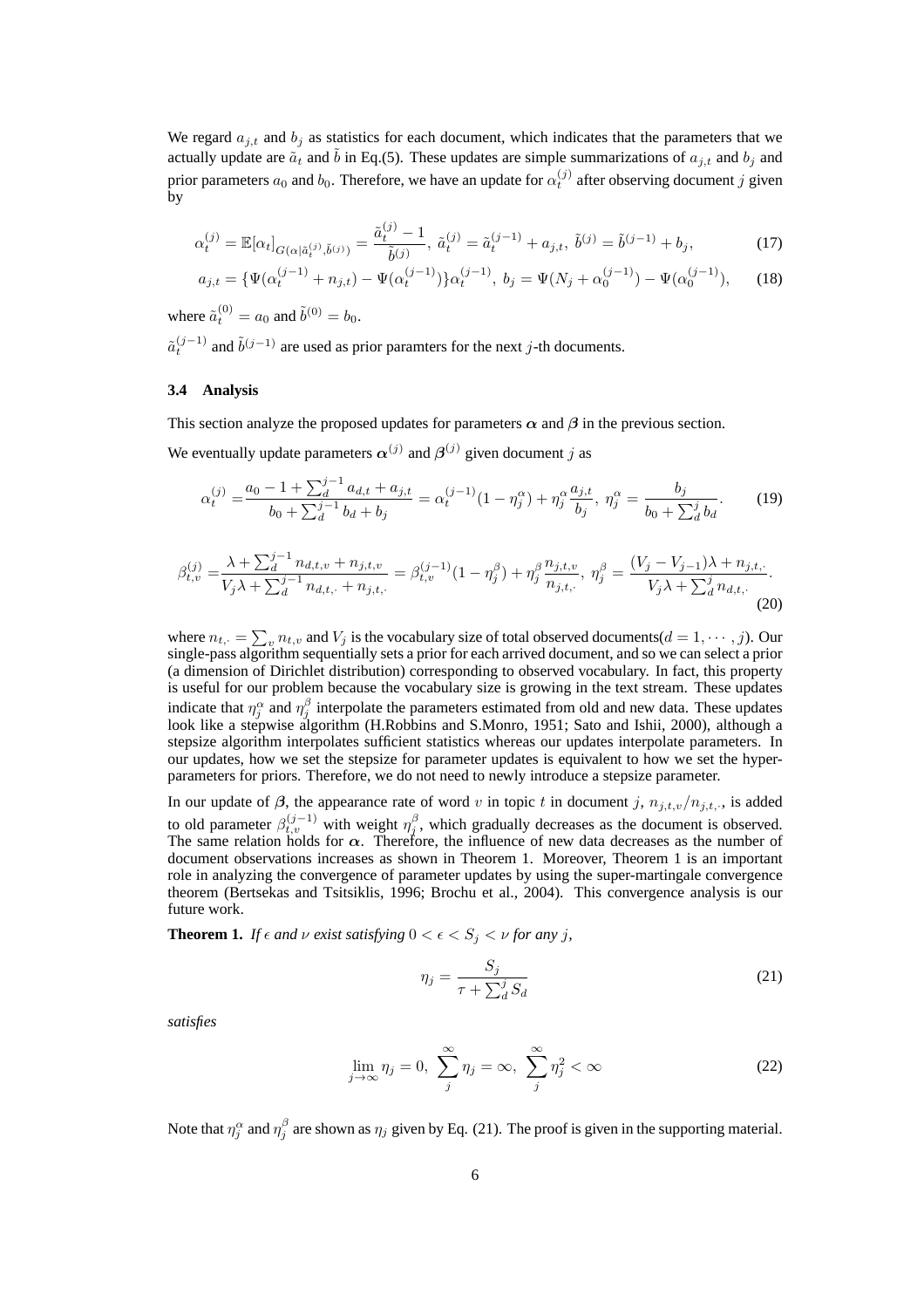# **4 Experiments**

We carried out experiments on document modeling in terms of perplexity. We compared the inferences for LDA in two sets of text data. The first was "Associated Press(AP)" where the number of documents was  $M = 10,000$  and the vocabulary size was  $V = 67,291$ . The second was "The Wall Street Journal(WSJ)" where  $M = 10,000$  and  $V = 56,738$ . The ordering of document is timeseries. The comparison metric for document modeling was the "test set perplexity". We randomly split both data sets into a training set and a test set by assigninig 20% of the words in each document to the test set. Stop words were eliminated in datasets.

We performed experiments on six inferences, PF, VB, CVB0, CVB, iREM and sREM. PF denotes the particle filter for LDA used in Canini et al. (2009). We set  $\alpha_t$  as  $50/T$  in PF. The number of particles, denoted by *P*, is 64. The number of words for resampling, denoted by *R*, is 20. The effective sample size (ESS) threshold, which controls the number of resamplings, is set at 10. CVB0 and CVB are collapsed variational inference for LDA using zero-order and second-order information, respectively. iREM represents the incremental reverse EM algorithm in Algorithm 3. CVB0 and CVB estimates the Dirichlet parameter  $\alpha$  over the topic distribution for all datasets, i.e., a batch framework. We estimated  $\alpha$  in iREM for all datasets like CVB to clarify the properties of iREM compared with CVB. *L* denotes the number of iterations for whole documents in Algorithms 1 and 2. sREM indicates a single-pass variants of iREM in Algorithm 4. *l* denotes the number of iterations within a document in Algorithm 4. sREM does not make iterations for whole documents.

Figure 2 demonstrates the results of experiments on the test set perplexity where lower values indicates better performance. We ran experiments five times with different random initializations and show the averages<sup>1</sup>. PF and sREM calculate the test set perplexity after sweeping through all traing set.

VB converges slower than CVB and iREM. Moreover, iREM outperforms CVB in the convergence rate. Although CVB0 outperforms other algorithms for the cases of low number of topics, the convergence rate of CVB0 depends on the number of topics. sREM does not outperform iREM in terms of perplexities, however, the performance of sREM is close to that of iREM

As a results, we recommend sREM in a large number of documents or document streams. sREM does not need to store old statistics for all documents unlike other algorithms. In addition, the convergence of sREM depends on the length of a document, rather than the number of documents. Since we process each document individually, we can control the number of iterations corresponding to the length of each arrived document. Finally, we discuss the running time. The running time of  $sREM$  is  $O(\frac{L}{l})$  times shorter than that of VB, CVB0, CVB and iREM. The averaged running times of  $PF(T=300,P=64,R=20)$  are 28.2 hours in AP and 31.2 hours in WSJ. Those of  $sREM(T=300,I=5)$ are 1.2 hours in AP and 1.3 hours in WSJ.

# **5 Conclusions**

We developed a deterministic online-learning algorithm for latent Dirichlet allocation (LDA). The proposed algorithm can be applied to excess text data in a continuous stream because it processes received documents one at a time and then discard them. The proposed algorithm was much faster than a batch algorithm and was comparable to the batch algorithm in terms of perplexity in experiments.

<sup>&</sup>lt;sup>1</sup>We exclude the error bar with standard deviation because it is so small that it is hidden by the plot markers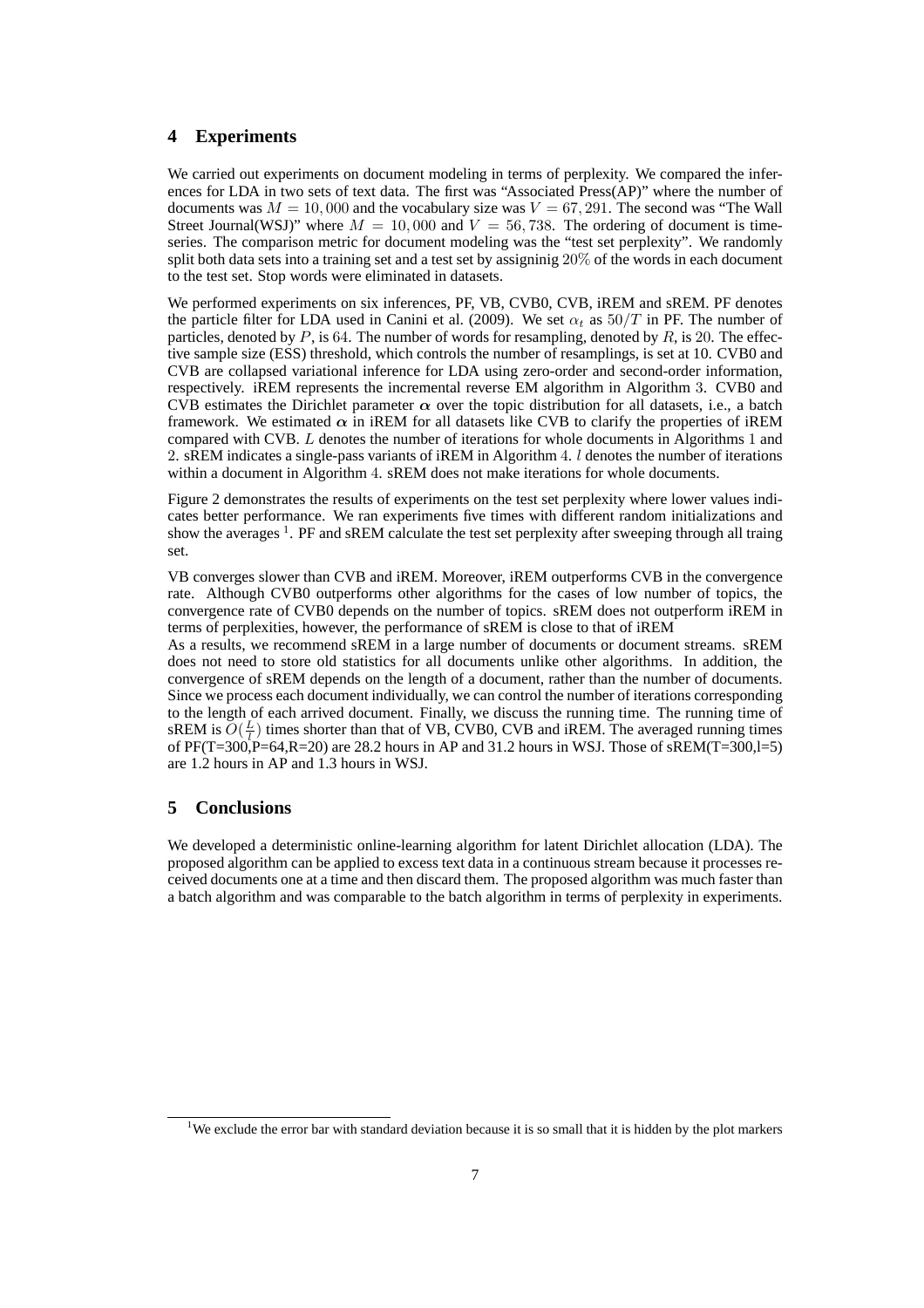

Figure 2: Results of experiments. Left line indicates the results in AP corpus. Right line indicates the results in WSJ corpus. (a) and (b) compared test set perplexity with respect to the number of topics. (c), (d), (e) and (f) compared test set perplexity with respect to the number of iterations in topic  $T = 100$  and  $T = 300$ , respectively. (g) and (h) show the relationships between test set perplexity and the number of iterations within a document, i.e., *l*.

# **References**

Loulwah Alsumait, Daniel Barbara, and Carlotta Domeniconi. On-line lda: Adaptive topic models for mining text streams with applications to topic detection and tracking. *IEEE International Conference on Data Mining*, 0:3–12, 2008. ISSN 1550-4786.